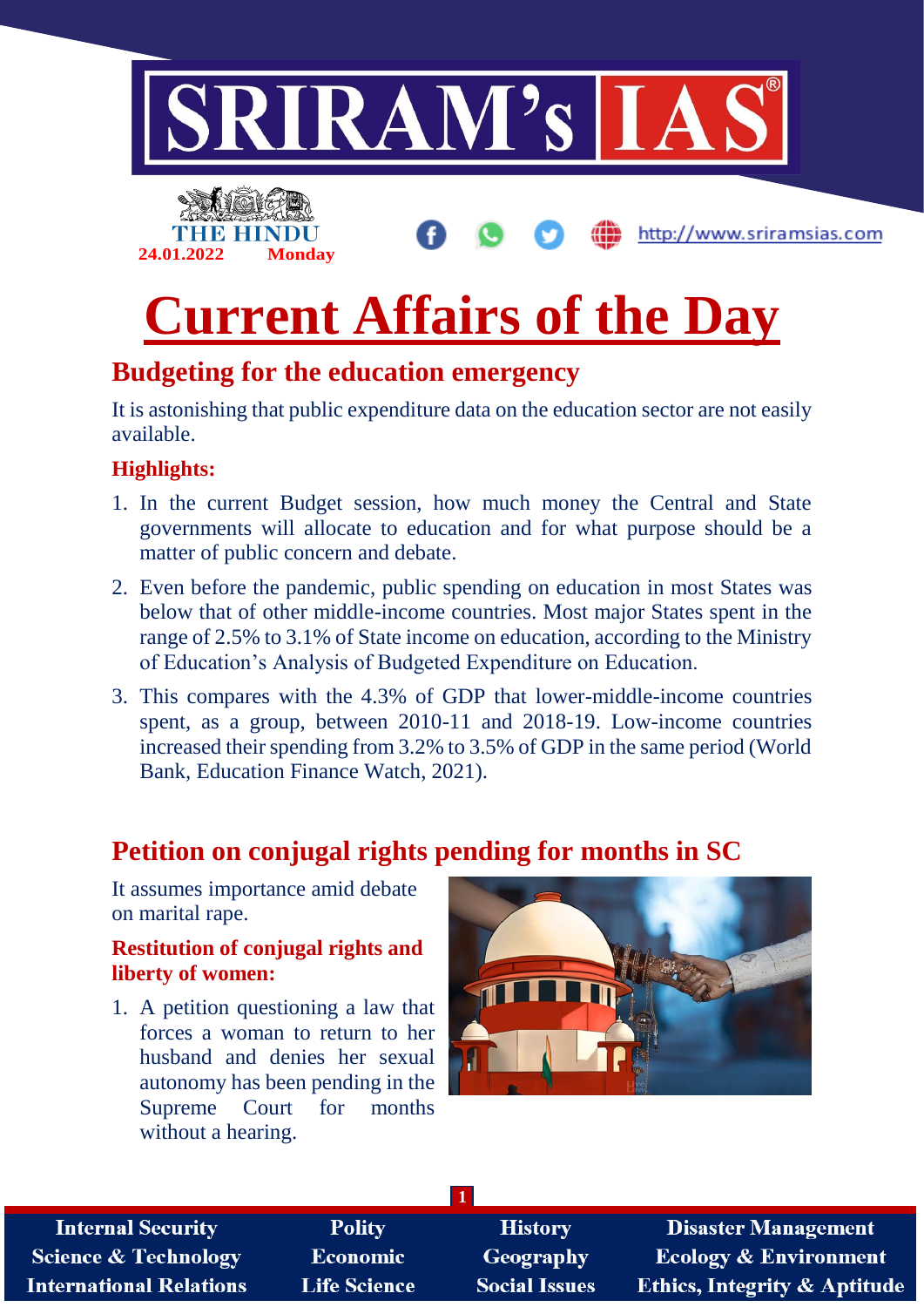

- 2. Restitution of conjugal rights, considered a medieval ecclesiastical law from England codified in several statutes, including the Hindu Marriage Act and Special Marriage Act, owes its survival largely to the fact that marital rape is not recognised as a crime.
- 3. The furious debate to criminalise marital rape compels a thought on how restitution of conjugal rights, though gender-neutral, places an additional burden on women by forcing them to stay with their husbands and threatens their bodily autonomy, privacy and individual dignity.
- 4. If a woman does not comply to return to her husband, the court could even attach her property.
- 5. Provisions of restitution of conjugal rights empower a husband or a wife to move the local district court, complaining that the other partner has "withdrawn" from the marriage without a "reasonable cause".
- 6. The provisions violate a woman's freedoms of association, to reside anywhere in the country and practice a profession.
- 7. That is if a woman stays away from her husband for her job, would it mean that she has "withdrawn" from the marriage. Besides, "reasonable cause" is subjective.

#### **The courts have dealt with conjugal rights in a chequered manner:**

- 1. The Supreme Court, in the Saroja Rani case, held that the "right of the husband or wife to one another's society is inherent in the very institution of marriage".
- 2. The fight against marital rape and restitution of conjugal rights has gained a new lease of life with the Supreme Court's nine-judge Bench upholding privacy as a "constitutionally protected right".
- 3. The top court, in its recent Joseph Shine judgment, concluded that the State cannot interfere in a person's private affairs and "privacy is an inalienable right, closely associated with the innate dignity of an individual, and the right to autonomy and self-determination to make decisions".
- 4. The time is ripe for the top court to pick up from where it left off.

| <b>Internal Security</b>        | <b>Polity</b>       | <b>History</b>       | <b>Disaster Management</b>              |  |
|---------------------------------|---------------------|----------------------|-----------------------------------------|--|
| <b>Science &amp; Technology</b> | <b>Economic</b>     | Geography            | <b>Ecology &amp; Environment</b>        |  |
| <b>International Relations</b>  | <b>Life Science</b> | <b>Social Issues</b> | <b>Ethics, Integrity &amp; Aptitude</b> |  |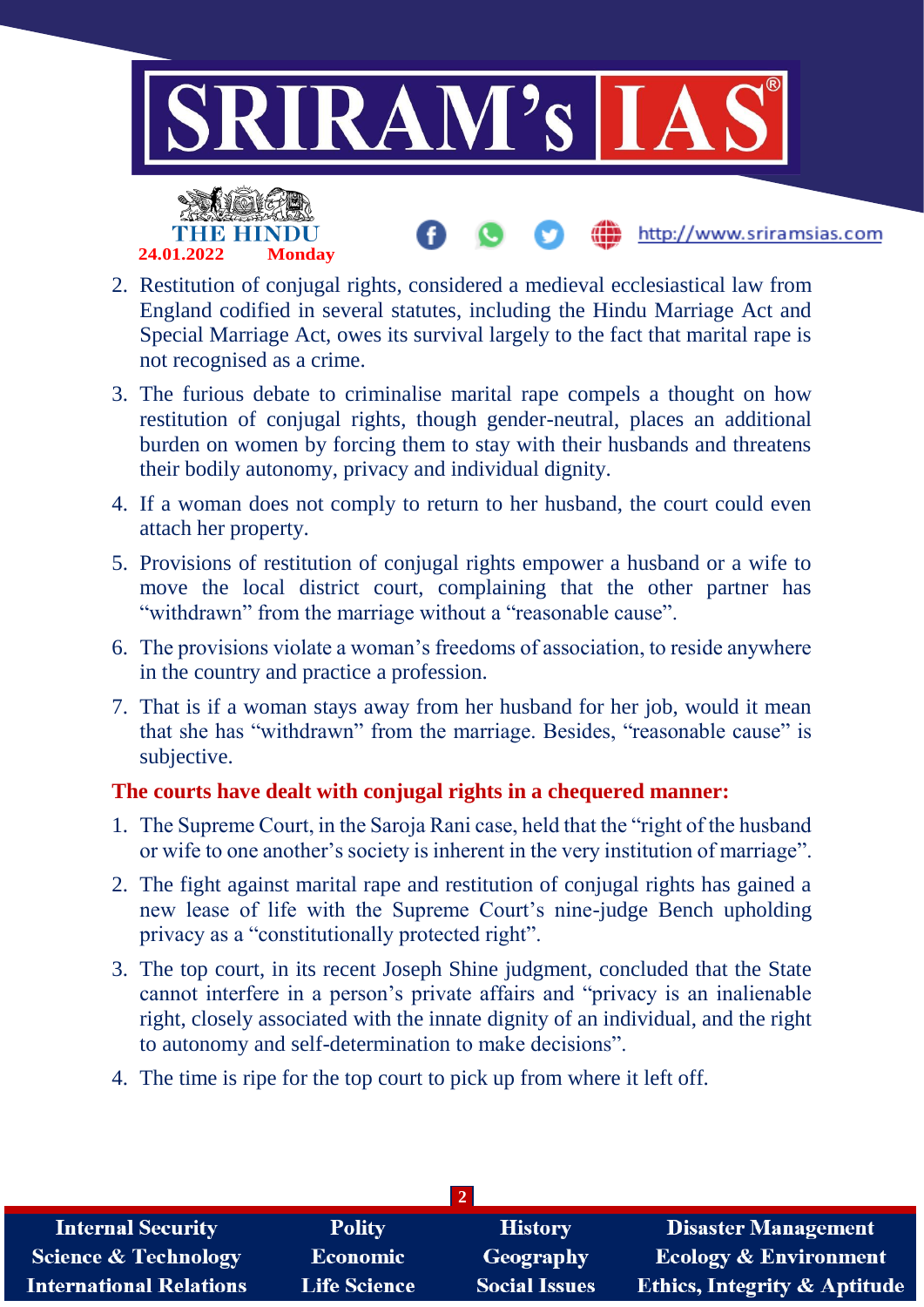

# **24.01.2022 Monday**

http://www.sriramsias.com

# **Third dose: CII calls for a higher CSR levy**

- 1. Ahead of the upcoming Budget, the Confederation of Indian Industry (CII) recommended the introduction of an additional 1% corporate social responsibility (CSR) levy for a 12-month period to be used for providing 'precautionary' shots of the COVID-19 vaccine.
- 2. The industry body also urged the State governments to lift restrictions on economic activity.



- 3. The CII had suggested to the government that an additional 1%, apart from the mandated 2%, be added to the CSR requirements in the Budget for a specified period of 12 months so that boosters can be made available to all age groups.
- 4. The CII also requested fast-tracking imports of all international-approved mRNA and protein-based vaccines at a price to be determined by the government.

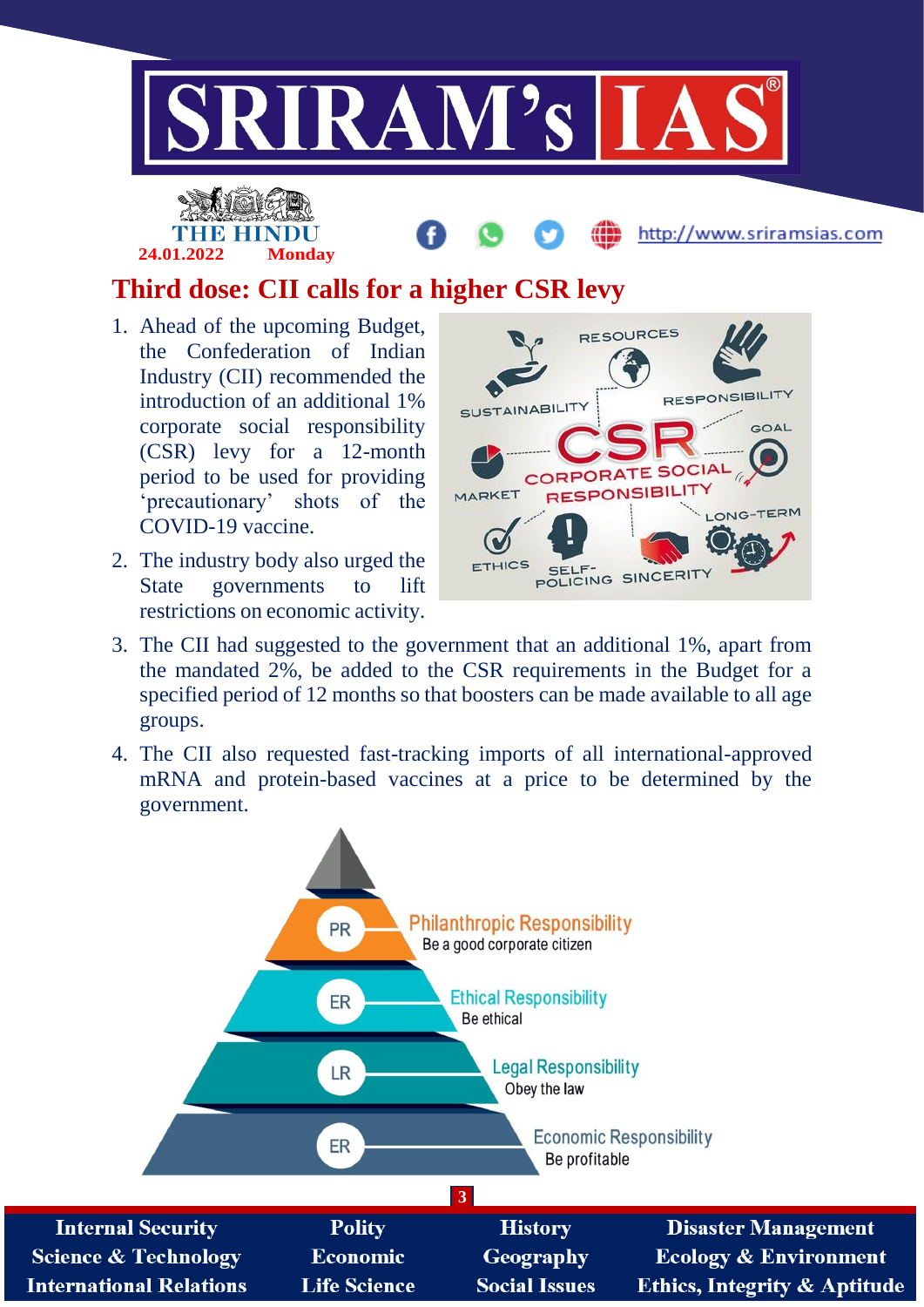

# **Peru declares an environmental emergency following an oil spill**

- 1. Peru declared an environmental emergency to battle an oil spill caused by freak waves from a volcanic eruption in the South Pacific.
- 2. The stunningly powerful eruption on last Saturday of an undersea volcano near Tonga unleashed tsunami waves around the Pacific and as far away as the United States.



3. In Peru, the oil spill near Lima has fouled beaches, killed birds and harmed the fishing and tourism industries.

| <b>Internal Security</b>        | <b>Polity</b>       | <b>History</b>       | <b>Disaster Management</b>              |
|---------------------------------|---------------------|----------------------|-----------------------------------------|
| <b>Science &amp; Technology</b> | <b>Economic</b>     | Geography            | <b>Ecology &amp; Environment</b>        |
| <b>International Relations</b>  | <b>Life Science</b> | <b>Social Issues</b> | <b>Ethics, Integrity &amp; Aptitude</b> |